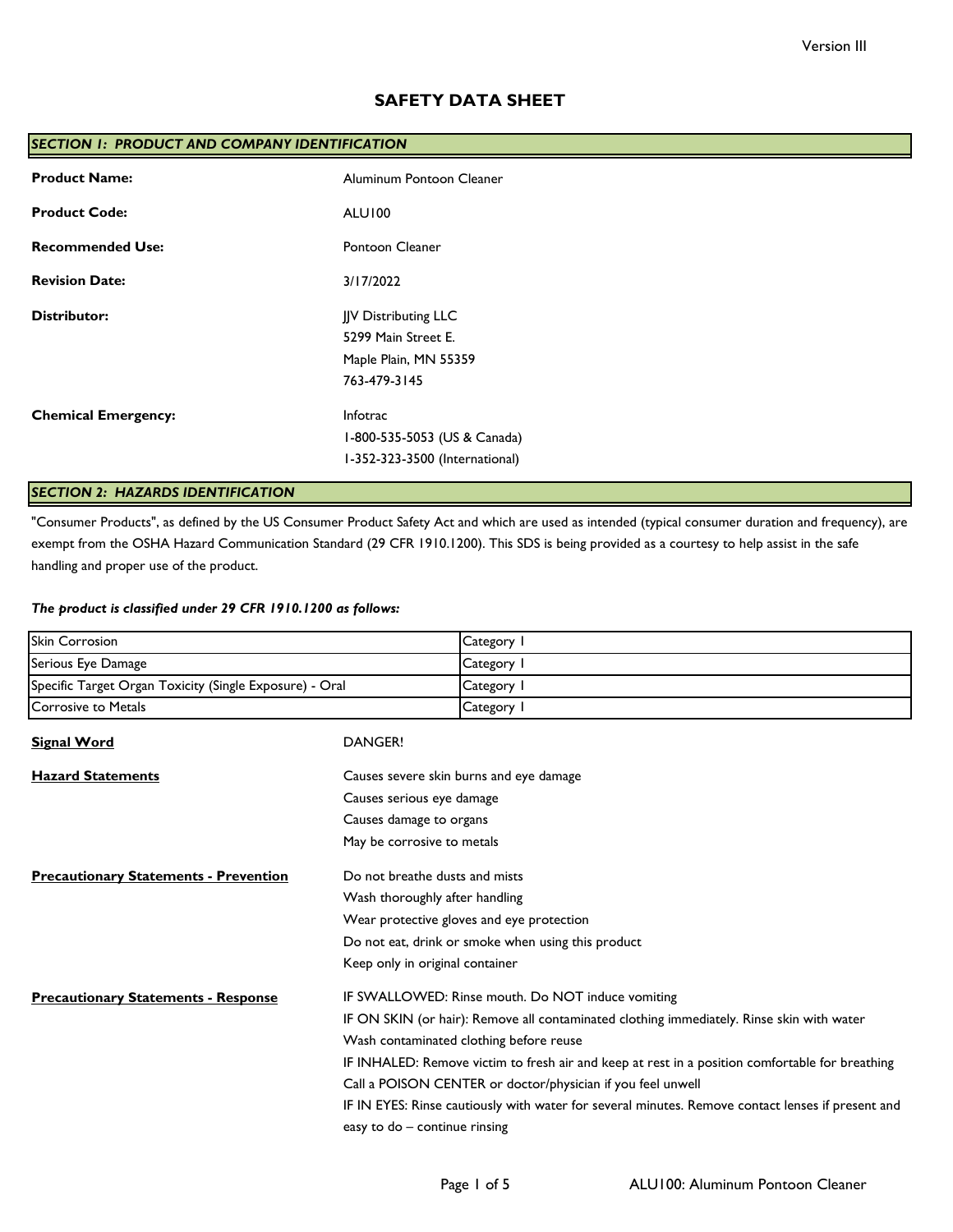Absorb spillage to prevent material damage

**Precautionary Statements - Storage** Store locked up

Store in a corrosive resistant container with a resistant inner liner

**Precautionary Statements - Disposal** Dispose of contents/container to an approved waste disposal plant

**Hazard Pictograms**



### *SECTION 3: INFORMATION ON HAZARDOUS INGREDIENTS*

*Product is a mixture according to 29 CFR 1910.1200.*

#### **Hazardous Components**

| <b>Hazardous Ingredients</b>   | Cas #          | Weight % |
|--------------------------------|----------------|----------|
| Sodium Hydroxide, Caustic Soda | $310 - 73 - 2$ | 0 - 10%  |
| Proprietary Blend              | Trade Secret   | 15%      |

*Specific chemical identity and/or exact percentage of components has been withheld in accordance with a trade secret claim according to Appendix E 29 CFR 1910.1200.*

| <b>SECTION 4: FIRST-AID MEASURES</b>          |                                                                                                                                                                                                                                                       |
|-----------------------------------------------|-------------------------------------------------------------------------------------------------------------------------------------------------------------------------------------------------------------------------------------------------------|
| <b>First Aid Measures</b>                     |                                                                                                                                                                                                                                                       |
| <b>General Advice:</b>                        | Contains Sodium Hydroxide. Harmful or fatal if swallowed. Wear protective clothing when handling this product. Keep out of<br>reach of children. Use with care.                                                                                       |
| <b>Eye Contact:</b>                           | Immediately flush with cool running water for at least 15 minutes while holding eyelids apart. Do not rub affected area.<br>Remove contact lenses if applicable.                                                                                      |
| <b>Skin Contact:</b>                          | Wash off immediately with soap and water while removing all contaminated clothes and shoes.                                                                                                                                                           |
| Ingestion:                                    | If swallowed, may cause burning of the mouth, throat and stomach. Call immediately for medical assistance. DO NOT induce<br>vomiting. Rinse mouth with water, then drink 1-2 glasses of water. Never give anything by mouth to an unconscious person. |
| Inhalation:                                   | Remove to fresh air.                                                                                                                                                                                                                                  |
| <b>Most Important Symptoms and Effects</b>    |                                                                                                                                                                                                                                                       |
| <b>Symptoms:</b>                              | Severe burns to eyes, skin, and respiratory tract.                                                                                                                                                                                                    |
|                                               | Indication of any immediate medical attention and special treatment needed                                                                                                                                                                            |
|                                               | Note to Physician: Product is a corrosive material. Treat symptomatically.                                                                                                                                                                            |
| <b>SECTION 5: FIRE-FIGHTING MEASURES</b>      |                                                                                                                                                                                                                                                       |
| <b>Flammable Properties</b>                   |                                                                                                                                                                                                                                                       |
| <b>Flammability:</b>                          | Not considered to be a fire hazard.                                                                                                                                                                                                                   |
| <b>Explosive Prop:</b>                        | Not considered to be an explosive hazard.                                                                                                                                                                                                             |
| <b>Extinguishing Media</b>                    |                                                                                                                                                                                                                                                       |
| Suitable:                                     | Use extinguishing measures that are appropriate to local circumstances and the surrounding environment.                                                                                                                                               |
| Unsuitable:                                   | Adding water to caustic solution generates large amounts of heat.                                                                                                                                                                                     |
| <b>Specific Hazards Arising from Chemical</b> |                                                                                                                                                                                                                                                       |

 **Hazards:** The product causes burns of eyes, skin and mucous membranes. Thermal decomposition may lead to release of irritating and toxic vapors. In the event of fire and/or explosion do not breathe fumes.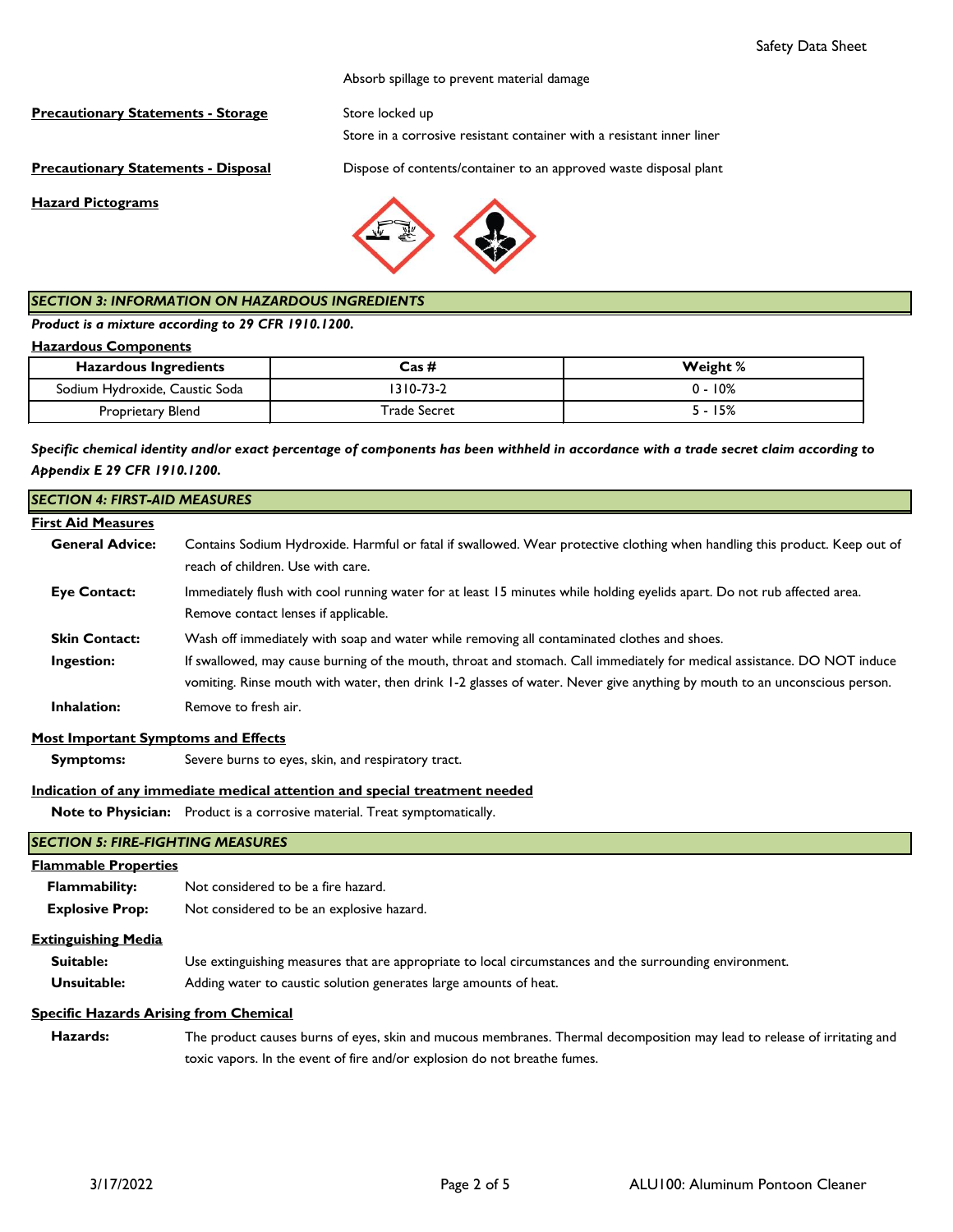### **Protective equipment and precautions for fire-fighters**

Fire-Fight Method: In the event of a fire, fire-fighters should wear appropriate protective equipment and self-contained breathing apparatus (SCBA) with a full face-piece operated in positive pressure mode.

#### *SECTION 6: ACCIDENTAL RELEASE MEASURES*

|                         | Personal Precautions: Evacuate personnel to safe areas. Isolate hazard area and deny entry. Stay upwind of spill/leak. Use personal protective      |  |
|-------------------------|-----------------------------------------------------------------------------------------------------------------------------------------------------|--|
|                         | equipment. Avoid contact with skin, eyes or clothing.                                                                                               |  |
|                         | Environ. Precautions: Prevent release to the environment if possible. Dike large spills to prevent material from entering streams or sewer systems. |  |
| <b>Clean-Up Method:</b> | Soak-up with inert absorbent material and place into appropriate container for disposal. Clean contaminated area thoroughly                         |  |
|                         | with water. Prevent product from entering drains.                                                                                                   |  |

#### *SECTION 7: HANDLING AND STORAGE*

| Handling: | Use personal protective equipment when needed. Avoid contact with skin, eyes, and clothing. Wash hands before eating,             |  |  |
|-----------|-----------------------------------------------------------------------------------------------------------------------------------|--|--|
|           | drinking, or smoking. Remove contaminated clothes and wash before reuse. Use in a ventilated area.                                |  |  |
| Storage:  | Store in closed containers in cool, dry, well-ventilated area. Avoid overheating or freezing. Keep in properly labeled containers |  |  |
|           | and out of reach of children.                                                                                                     |  |  |

**Incomp. Materials:** Strong acids and bases. Oxidizing agents. Tin and Zinc.

### **SECTION 8: EXPOSURE CONTROLS AND PERSONAL PROTECTION**

### **Exposure Guidelines**

| <b>Hazardous Chemical</b>      | <b>OSHA PEL</b>  | <b>ACGIH TLV</b> |
|--------------------------------|------------------|------------------|
| Sodium Hydroxide, Caustic Soda | $2 \text{ mg/m}$ | $2 \text{ mg/m}$ |
| Proprietary Blend              | Not Determined   | Not Determined   |

#### **Appropriate Engineering Controls**

 **Eng. Controls:** Ensure adequate ventilation, especially in confined areas.

#### **Personal Protection Equipment (PPE)**

| Eyes:               | Recommend safety goggles or shield.                                                           |
|---------------------|-----------------------------------------------------------------------------------------------|
| <b>Respiratory:</b> | Not usually necessary where ventilation is sufficient to maintain vapors under the TLV limit. |
| <b>Skin:</b>        | Avoid skin contact. Recommend chemical resistant gloves.                                      |

### *SECTION 9: PHYSICAL AND CHEMICAL PROPERTIES*

|  | Information on basic physical and chemical properties |
|--|-------------------------------------------------------|
|  |                                                       |

| <b>Physical State:</b>   | Liguid                   | <b>Freezing Point:</b>     | Not determined |
|--------------------------|--------------------------|----------------------------|----------------|
| Appearance:              | Clear/Light Amber Liquid | <b>Boiling Point:</b>      | Not determined |
| Color:                   | Colorless                | <b>Evaporation Rate:</b>   | Not determined |
| Odor:                    | Odorless                 | <b>Vapor Pressure:</b>     | Not determined |
| <b>Odor Threshold:</b>   | No information available | <b>Vapor Density:</b>      | Not determined |
| pH:                      | $12 - 14$                | <b>Relative Density:</b>   | Not determined |
| <b>Flash Point:</b>      | Not determined           | <b>Flammability:</b>       | Not determined |
| <b>Water Solubility:</b> | Soluble in water         | <b>Explosive Limits:</b>   | Not determined |
| <b>Viscosity:</b>        | Not determined           | Part. Coefficient:         | Not determined |
| <b>Specific Gravity:</b> | Not determined           | <b>Auto-ignition Temp:</b> | Not determined |
| <b>Melting Point:</b>    | Not determined           | Decomp. Temp:              | Not determined |

### *SECTION 10: STABILITY AND REACTIVITY*

| Stability:                  | Stable under ordinary conditions of use and storage.                                                           |
|-----------------------------|----------------------------------------------------------------------------------------------------------------|
|                             | <b>Haz. Decomposition:</b> Thermal decomposition can lead to release of irritating and toxic gases and vapors. |
|                             | <b>Haz. Polymerization:</b> No information available.                                                          |
| Incompatibilities:          | Strong acids and bases, strong oxidizing agents, tin, and zinc.                                                |
| <b>Conditions to Avoid:</b> | Heat, moisture and incompatibles.                                                                              |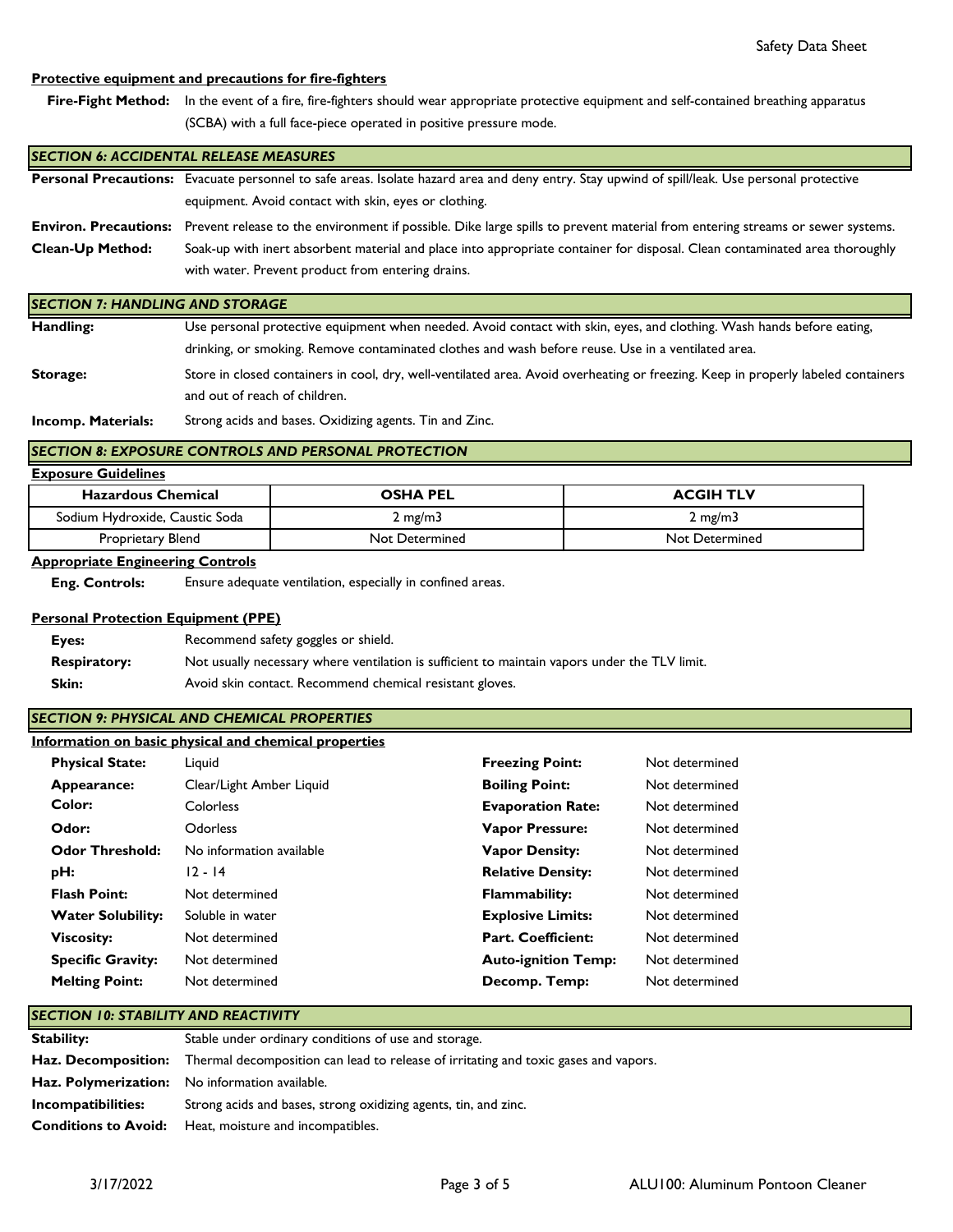## *SECTION 11: TOXICOLOGY INFORMATION*

### **Component Information**

| <b>Hazardous Chemical</b>      | LD50 Oral      | LD50 Dermal           |
|--------------------------------|----------------|-----------------------|
| Sodium Hydroxide, Caustic Soda | Not Determined | 1350 mg/kg (rabbit)   |
| Proprietary Blend              | Not Determined | <b>Not Determined</b> |

### **Potential Health Effects**

 **Exposure Routes:** Eye Contact, Dermal Contact, Ingestion, Inhalation

 **Acute Toxicity:**

| Eyes:                   | Causes eye irritation with tearing, redness, and impaired vision.                                                     |
|-------------------------|-----------------------------------------------------------------------------------------------------------------------|
| Skin:                   | Causes skin irritation, redness, and itching. May cause chemical burns.                                               |
| Ingestion:              | Harmful if swallowed. Corrosive to mucous membranes, esophagus and stomach.                                           |
| Inhalation:             | Respiratory irritant.                                                                                                 |
| <b>Chronic Effects:</b> | Avoid repeated exposure. May aggravate pre-existing medical conditions including eye, skin and respiratory disorders. |
| Carcinogenicity:        | Not listed as carcinogen by OSHA, NTP or IARC.                                                                        |

#### *SECTION 12: ECOLOGICAL INFORMATION*

| <b>Ecotoxicity</b>             |                                     |                                  |  |  |
|--------------------------------|-------------------------------------|----------------------------------|--|--|
| <b>Hazardous Chemical</b>      | <b>Toxicity to Fish</b>             | <b>Toxicity to Invertebrates</b> |  |  |
| Sodium Hydroxide, Caustic Soda | 45.4: 96 h Oncorhynchus mykiss mg/L | Not Determined                   |  |  |
| Proprietary Blend              | Not Determined                      | Not Determined                   |  |  |

#### **Environmental Toxicity**

| <b>Biodegradation:</b>  | No information available. |
|-------------------------|---------------------------|
| <b>Persistence:</b>     | No information available. |
| <b>Bioaccumulation:</b> | No information available. |
| <b>Mobility:</b>        | No information available. |

#### *SECTION 13: DISPOSAL CONSIDERATIONS*

**Waste Disposal:** Recover or recycle if possible. Disposal should be in compliance with applicable federal, state, and local regulations. Do not dispose of in the environment, in sewage, and/or in drains.

**Container:** Drain contaminated container thoroughly. Do not reuse container.

### *SECTION 14: TRANSPORT INFORMATION*

|  | Transport in accordance with all federal, state, and local regulations. |
|--|-------------------------------------------------------------------------|
|--|-------------------------------------------------------------------------|

**DOT**

Consumer Commodity, ORM-D  **US DOT** 

 **(ground) 173.154 Exceptions for Class 8** (corrosive materials). (c) Consumer commodities. Until December 31, 2020, a limited quantity package containing a "consumer commodity" as defined in 171.8 of this subchapter, may be renamed "Consumer commodity" and reclassed as ORM-D or, until December 31, 2012, as ORM-D-AIR material and offered for transportation and transported in accordance with the applicable provisions of this subchapter in effect on October 1, 2010 (173.154 (c)).

### *SECTION 15: REGULATORY INFORMATION*

#### **US Federal Regulations**

 **TSCA Status:** All components of this product are listed or exempt from listing on TSCA inventory.

 **CERCLA Reportable Quantity:** Sodium Hydroxide, 1000 lbs.

#### **U.S. State Right-to-Know Regulations**

| Chemical<br>10111 | <b>Lalifornia</b><br>∹ı∩n<br>65<br>. <del>.</del> |
|-------------------|---------------------------------------------------|
| None              |                                                   |